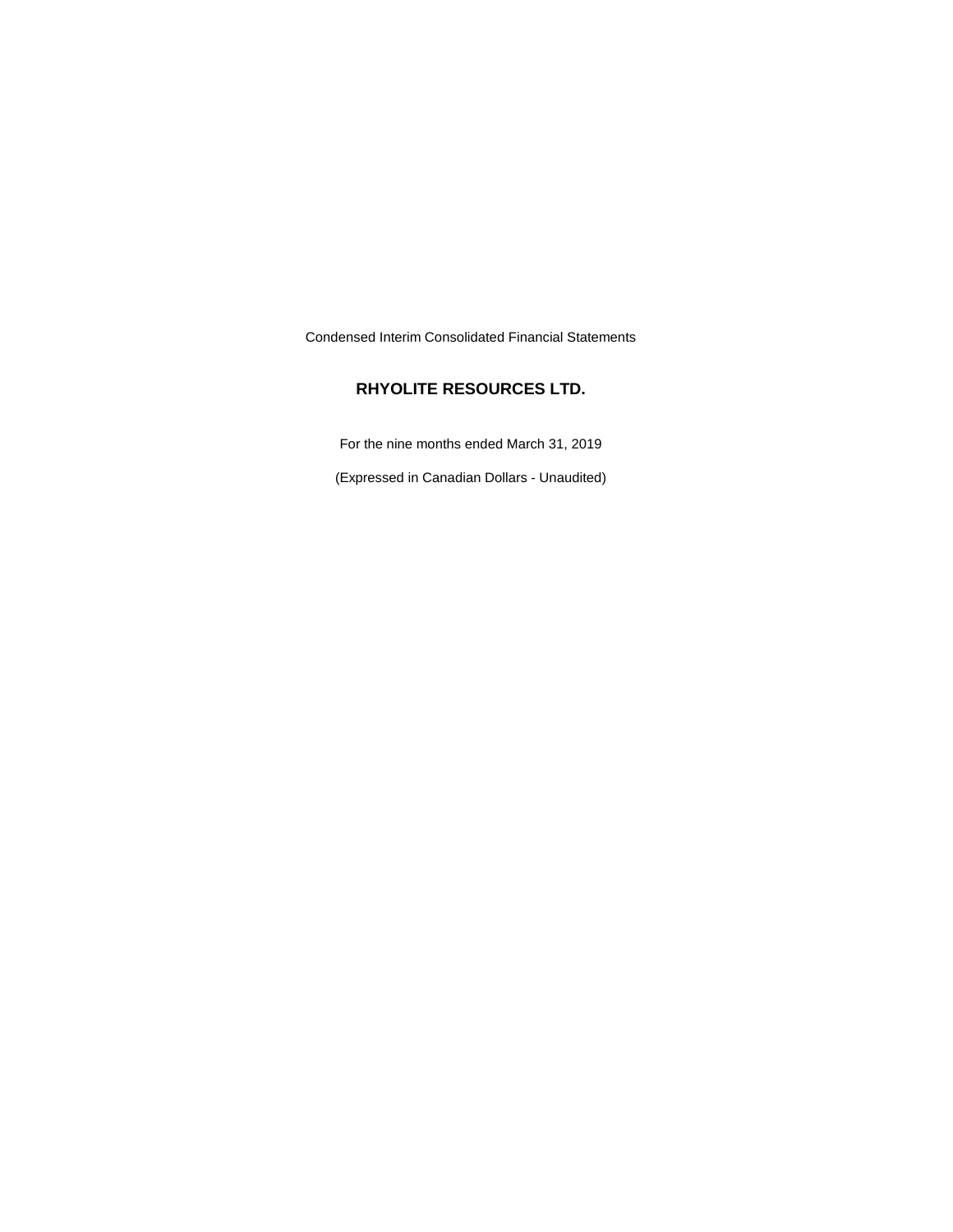## **Management's Comments on Unaudited Condensed Interim Financial Statements**

The accompanying unaudited condensed interim consolidated financial statements of Rhyolite Resources Ltd. (the "Company") for the nine months ended March 31, 2019 have been prepared by management and approved by the Board of Directors of the Company.

These financial statements have not been reviewed by the Company's external auditors.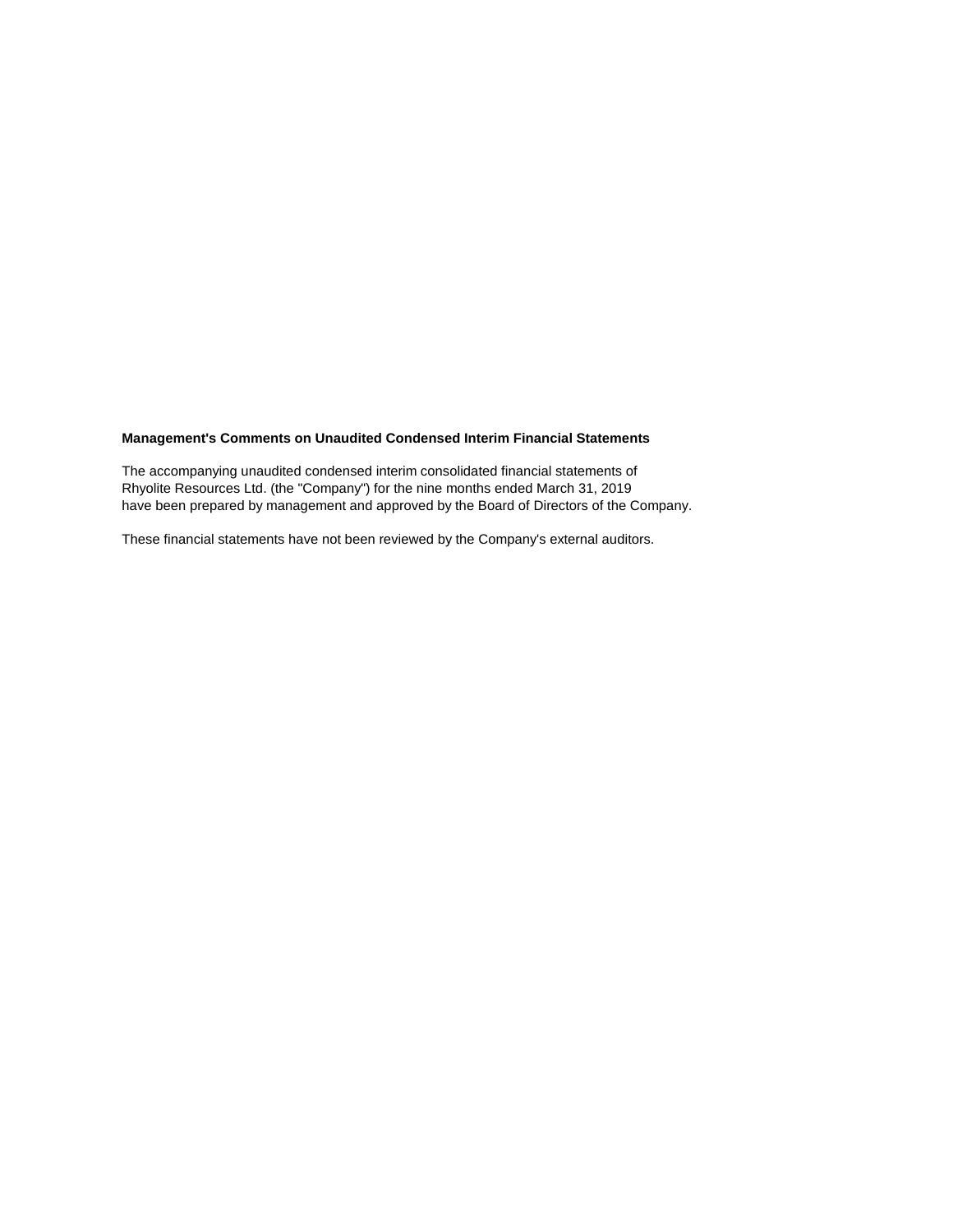Condensed Interim Consolidated Statements of Financial Position

(Expressed in Canadian dollars - unaudited)

|                                                                                                                                        | March 31,   | June 30,        |
|----------------------------------------------------------------------------------------------------------------------------------------|-------------|-----------------|
|                                                                                                                                        | 2019        | 2018            |
| <b>ASSETS</b>                                                                                                                          |             |                 |
| Current assets:                                                                                                                        |             |                 |
| Cash                                                                                                                                   | \$2,663,009 | \$<br>1,451,233 |
| Amounts receivable (Note 5)                                                                                                            | 1,359       | 748             |
| <b>Total current assets</b>                                                                                                            | 2,664,368   | 1,451,981       |
| Exploration and evaluation assets (Note 4)                                                                                             | 44,615      | 44,615          |
| <b>Total assets</b>                                                                                                                    | \$2,708,983 | \$<br>1,496,596 |
| <b>LIABILITIES AND SHAREHOLDERS' EQUITY</b><br><b>Current liabilities:</b><br>Accounts payable and accrued liabilities (Notes 6 and 8) | \$<br>5,071 | \$<br>16,488    |
| <b>Total liabilities</b>                                                                                                               | 5,071       | 16,488          |
| Shareholders' equity:                                                                                                                  |             |                 |
| Share capital (Note 7)                                                                                                                 | 6,244,992   | 4,850,804       |
| Equity reserves (Note 7)                                                                                                               | 122,683     | 245,446         |
| <b>Deficit</b>                                                                                                                         | (3,663,763) | (3,616,142)     |
| Total shareholders' equity                                                                                                             | 2,703,912   | 1,480,108       |
| Total liabilities and shareholder's equity                                                                                             | \$2,708,983 | \$<br>1,496,596 |

Basis of presentation (Note 2)

See accompanying notes to the condensed interim consolidated financial statements.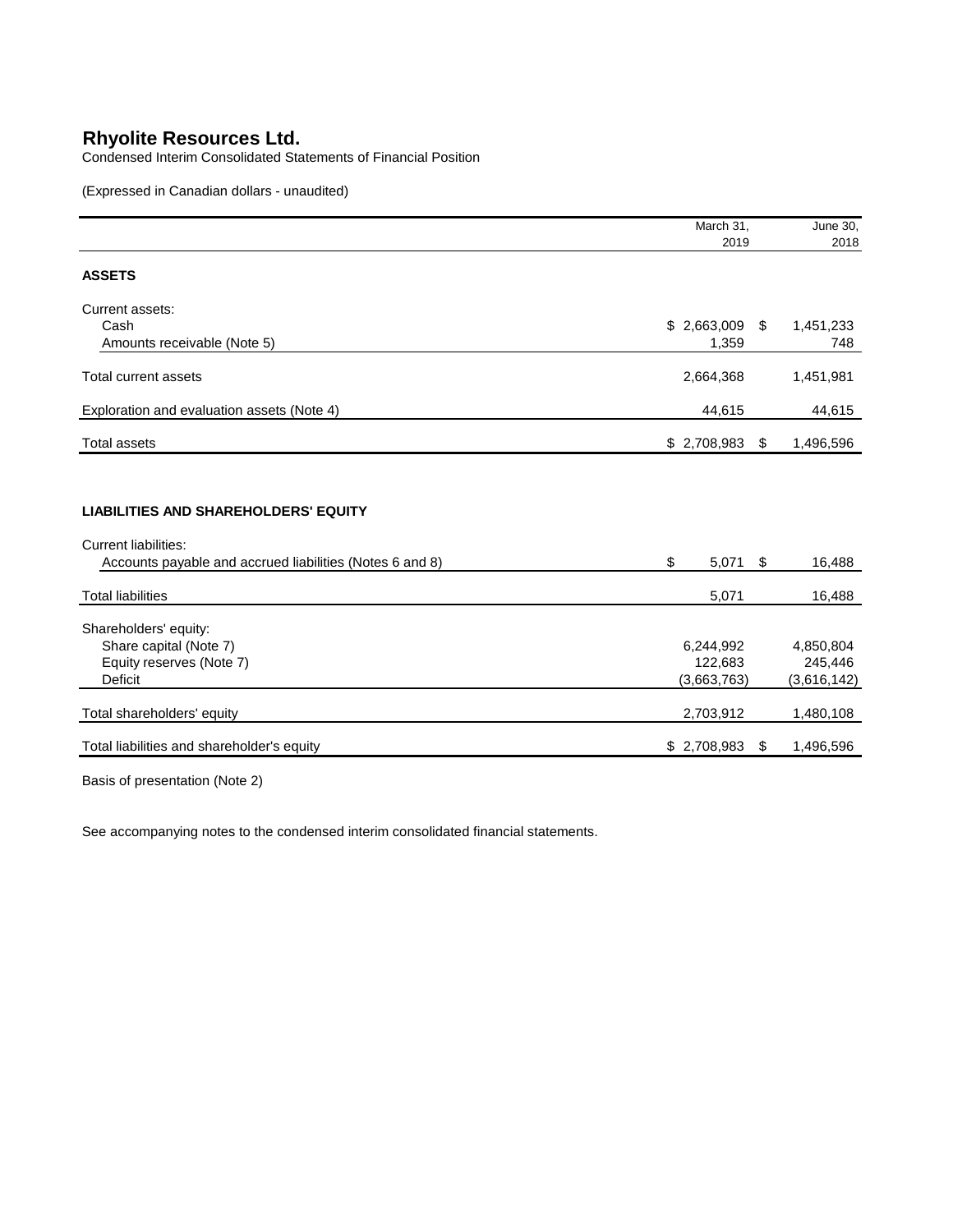Condensed Interim Consolidated Statements of Changes in Equity

(Expressed in Canadian dollars - unaudited)

|                         | Number of        | Share     | Equity       |                   | Total     |
|-------------------------|------------------|-----------|--------------|-------------------|-----------|
|                         | shares           | capital   | Reserves     | Deficit           | Equity    |
|                         |                  |           |              |                   |           |
| Balance, June 30, 2017  | \$<br>43,491,450 | 4,865,497 | S<br>249,781 | \$ (3,539,972) \$ | 1,575,306 |
| Exercise of warrants    | 46.250           | 11.273    | (4,335)      |                   | 6.938     |
| Share issuance costs    |                  | (25,966)  |              |                   | (25,966)  |
| Loss for the period     |                  |           |              | (53, 702)         | (53,702)  |
| Balance, March 31, 2018 | 43,537,700       | 4,850,804 | 245.446      | (3,593,674)       | 1,502,576 |
| Loss for the period     |                  |           |              | (22, 468)         | (22,468)  |
| Balance, June 30, 2018  | 43,537,700       | 4,850,804 | 245.446      | (3,616,142)       | 1,480,108 |
| Exercise of warrants    | 8,509,500        | 1,399,188 | (122,763)    |                   | 1,276,425 |
| Share issuance costs    |                  | (5,000)   |              |                   | (5,000)   |
| Loss for the period     |                  |           |              | (47,621)          | (47,621)  |
| Balance, March 31, 2019 | 52,047,200       | 6,244,992 | 122.683      | \$ (3,663,763)    | 2,703,912 |

See accompanying notes to the condensed interim consolidated financial statements.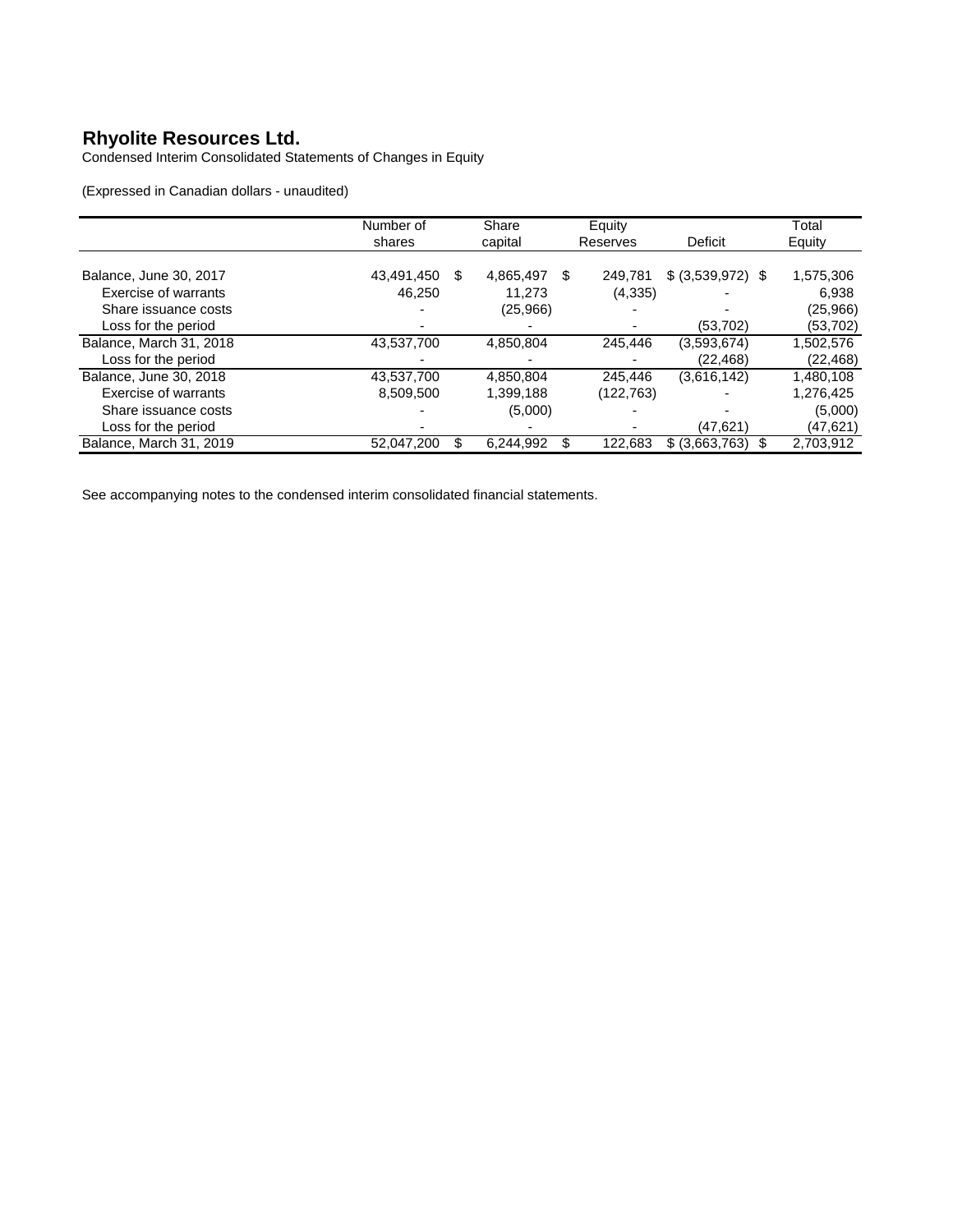Condensed Interim Consolidated Statements of Comprehensive Loss

(Expressed in Canadian dollars - unaudited)

|                                                      |    | <b>Three Months Ended</b><br>March 31, |      |            | Nine Months Ended<br>March 31 |            |      |            |
|------------------------------------------------------|----|----------------------------------------|------|------------|-------------------------------|------------|------|------------|
|                                                      |    | 2019                                   |      | 2018       |                               | 2019       |      | 2018       |
| Exploration expenses (Note 4)                        | \$ |                                        | \$   |            | \$                            | 8,785      | S    | 11,464     |
| General and administration expenses:                 |    |                                        |      |            |                               |            |      |            |
| Office administration and facilities (Note 8)        | \$ | 12,000                                 | \$   | 12.000     | \$.                           | 36,000     | \$.  | 36,000     |
| Transfer agent, listing and filing fees              |    | 6,875                                  |      | 6,959      |                               | 13,196     |      | 13,119     |
| Office supplies and services                         |    | 3,035                                  |      | 543        |                               | 3,870      |      | 1,626      |
| Shareholder information                              |    | 180                                    |      |            |                               | 1,142      |      | 629        |
| Interest income                                      |    | (6, 553)                               |      | (4, 443)   |                               | (17, 978)  |      | (11, 304)  |
| Accounting and legal                                 |    |                                        |      | 107        |                               | 2,495      |      | 1,815      |
| Foreign exchange loss                                |    |                                        |      | 5          |                               | 111        |      | 353        |
| Total general and administration expenses            |    | 15,537                                 |      | 15,171     |                               | 38,836     |      | 42,238     |
| Loss and comprehensive loss for the period           | \$ | 15,537                                 | \$   | 15,171     | S                             | 47,621     | \$   | 53,702     |
| Basic and diluted loss per share (Note 7)            | S  | 0.00                                   | - \$ | 0.00       | -S                            | 0.00       | - \$ | 0.00       |
|                                                      |    |                                        |      |            |                               |            |      |            |
| Weighted average number of common shares outstanding |    | 44,202,225                             |      | 43,537,700 |                               | 43,755,975 |      | 43,514,292 |

See accompanying notes to the condensed consolidated interim financial statements.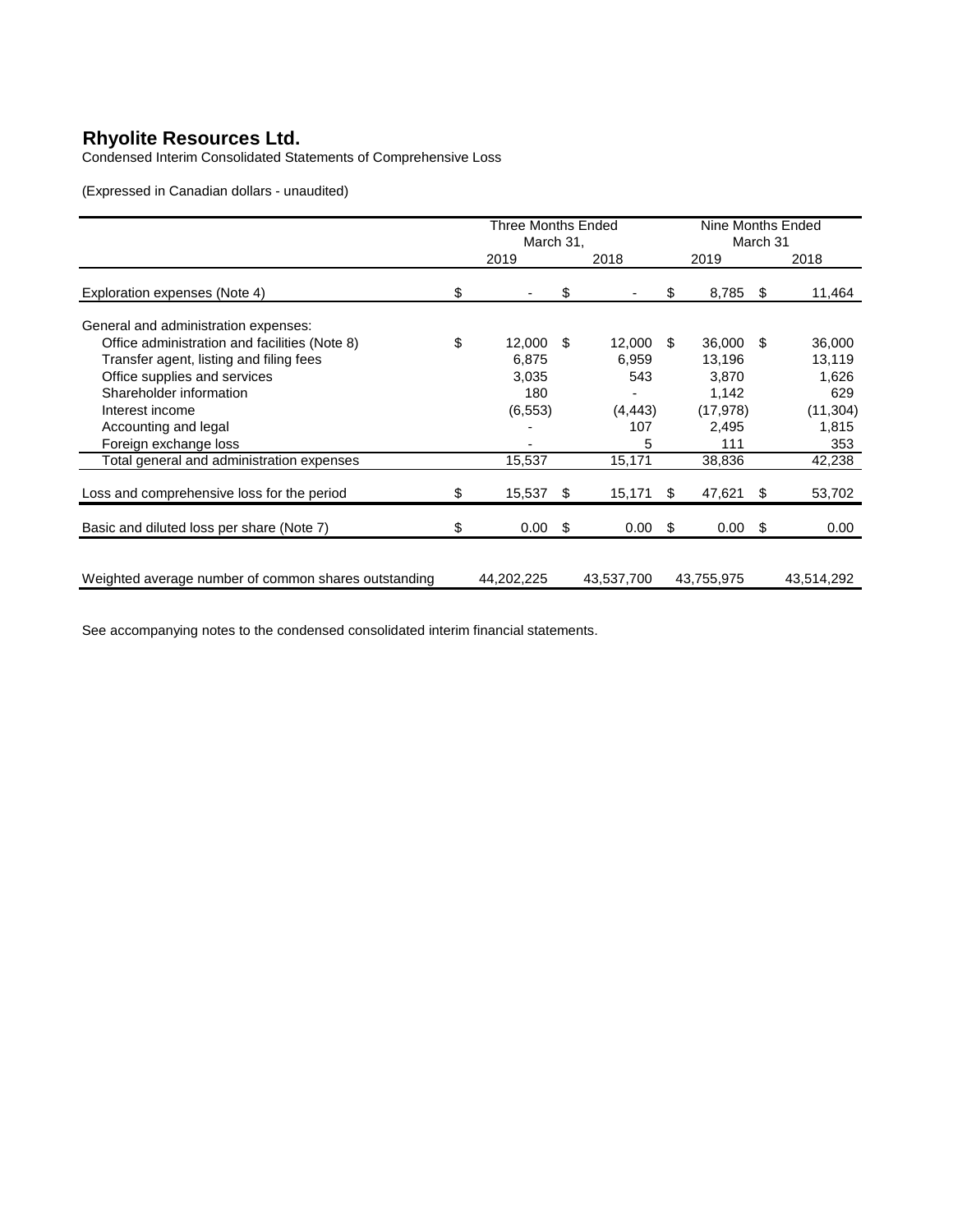Condensed Interim Consolidated Statements of Cash Flows

(Expressed in Canadian dollars - unaudited)

|                                                      |                     | <b>Nine Months Ended</b><br>December 31, |
|------------------------------------------------------|---------------------|------------------------------------------|
|                                                      | 2019                | 2018                                     |
|                                                      |                     |                                          |
| Cash (used in) provided by:<br>Operating activities: |                     |                                          |
| Loss for the period                                  | \$<br>$(47,621)$ \$ | (53, 702)                                |
| Non-operating income:                                |                     |                                          |
| Interest income                                      | (17, 978)           | (11, 304)                                |
| Changes in non-cash working capital balances:        |                     |                                          |
| Amounts receivable                                   | (611)               | (1,065)                                  |
| Accounts payable and accrued liabilities             | (11, 417)           | (12, 225)                                |
| Net cash used in operating activities                | (77,627)            | (78, 296)                                |
| Investing activities:                                |                     |                                          |
| Interest income                                      | 17,978              | 11,304                                   |
| Net cash provided by investing activities            | 17,978              | 11,304                                   |
| Financing activities:                                |                     |                                          |
| Proceeds from exercise of warrants                   | 1,276,425           | 6,939                                    |
| Share issuance costs                                 | (5,000)             | (25, 967)                                |
| Net cash provided by financing activities            | 1,271,425           | (19,028)                                 |
| Change in cash for the period                        | 1,211,776           | (86,020)                                 |
| Cash, beginning of period                            | 1,451,233           | 1,546,217                                |
| Cash, end of period                                  | \$2,663,009         | 1,460,197<br>\$                          |

#### **Supplemental cash flow information:**

During the nine months ended March 31, 2019, the Company transferred \$122,763 (2018 - \$4,335) from equity reserves to share capital, representing the previously recorded fair value of exercised warrants. There were no other non-cash investing or financing activities during the nine months ended March 31, 2018 and 2019.

See accompanying notes to the condensed interim consolidated financial statements.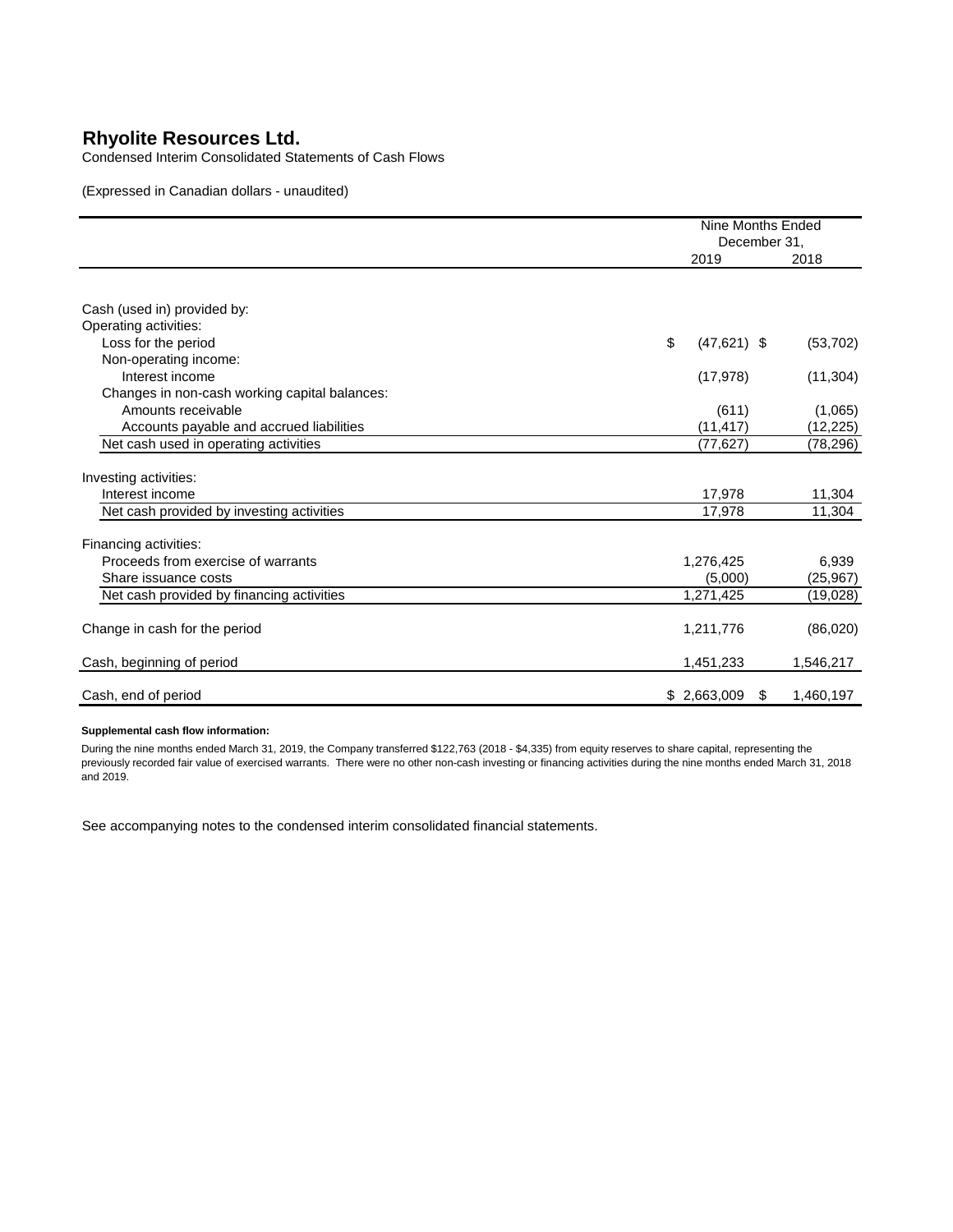### **1. NATURE OF OPERATIONS**

Rhyolite Resources Ltd. (the "Company") was incorporated under the *Business Corporations Act* (Alberta) on April 6, 2006. Its principal business activities include the acquisition and exploration of mineral properties. The Company's registered office address is Suite 1900,  $520 - 3<sup>rd</sup>$  Avenue SW, Calgary, AB, and its principal place of business is Suite 1703, 595 Burrard Street, Vancouver, BC.

These unaudited condensed interim consolidated financial statements were authorized for issuance by the Audit Committee and Board of Directors on May 16, 2019.

### **2. BASIS OF PRESENTATION**

### **Statement of Compliance**

These unaudited condensed interim consolidated financial statements, including comparative periods, have been prepared in accordance with International Financial Reporting Standards ("IFRS") and in accordance with International Accounting Standard ("IAS") 34 "*Interim Financial Reporting"*, as issued by the International Accounting Standards Board ("IASB"), and interpretations of the International Financial Reporting Interpretations Committee ("IFRIC"). These financial statements should be read in conjunction with the Company's audited consolidated financial statements for the year ended June 30, 2018.

### **Basis of Measurement**

These condensed interim consolidated financial statements have been prepared on a historical cost basis except for financial instruments classified as fair value through profit or loss, which are stated at their fair value. In addition, these financial statements have been prepared using the accrual basis of accounting, except for cash flow information.

These condensed interim consolidated financial statements are presented in Canadian dollars, which is also the functional currency of the Company and its subsidiaries.

#### **Going Concern**

These condensed interim consolidated financial statements have been prepared on the assumption that the Company will realize its assets and discharge its liabilities in the normal course of business rather than through a process of forced liquidation. As such, these condensed interim consolidated financial statements do not include adjustments to amounts and classifications of assets and liabilities that might be necessary should the Company be unable to continue operations. While management believes that the Company has sufficient working capital to meet its projected financial obligations in the short-term, which includes the next fiscal year, its ability to operate as a going concern in the longer-term requires it enter into profitable operations or to raise additional financing.

# **3. SIGNIFICANT ACCOUNTING POLICIES AND ESTIMATES**

These condensed interim consolidated financial statements have been prepared according to the same accounting policies and are subject to the same areas of judgement, measurement estimates and uncertainties as those disclosed in Note 3 of the Company's audited financial statements for the year ended June 30, 2018.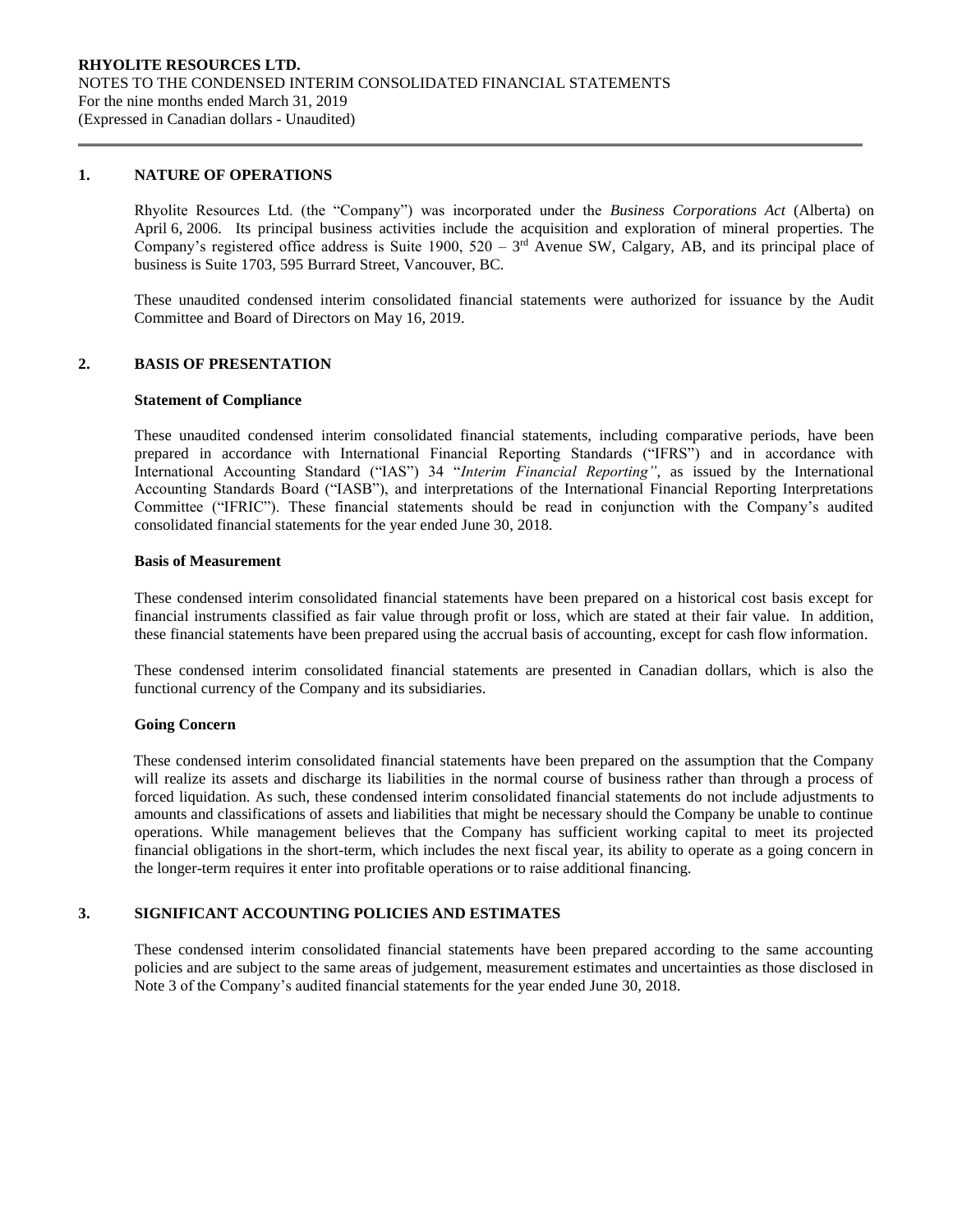## **4. EXPLORATION AND EVALUATION ASSETS - MINERAL PROPERTIES**

### **Paxson Gold Property, Alaska, U.S.**

The Company acquired through an internal staking program certain mineral claims in the eastern Alaska Range, southwest of Tok, Alaska. As of March 31, 2019, the Company has incurred staking costs of \$44,615 (June 30, 2018 - \$44,615) in acquiring these claims.

Title to mineral properties may be based on uncertain conveyance histories and therefore involves an inherent risk that title to the Company's mineral properties may be contested. The Company has investigated title to all of its mineral properties and, to the best of its knowledge, title to all of its properties is in good standing. Further, the Company has not been notified of any challenge to the validity of its claims.

## **5. AMOUNTS RECEIVABLE**

The Company's amounts receivable arise primarily from the refund of sales taxes from Canadian taxation authorities.

### **6. ACCOUNTS PAYABLE AND ACCRUED LIABILITIES**

Accounts payable and accrued liabilities relate to amounts owing for management, consulting and other professional services, including services provided by a related party (Note 8). All payables and accrued liabilities for the Company fall due within the next 12 months.

### **7. SHAREHOLDERS' EQUITY**

### **Authorized share capital**

Unlimited common shares, without par value. Unlimited preferred shares issuable in series, without par value.

No preferred shares were issued and outstanding during the nine months ended March 31, 2019 or the year ended June 30, 2018, and changes to the number of common shares outstanding are as follows:

|                                       | <b>Number</b> |    | <b>Assigned</b> |
|---------------------------------------|---------------|----|-----------------|
|                                       | of Shares     |    | Value           |
| Outstanding, June 30, 2017            | 43,491,450    | S. | 4,865,497       |
| Shares issued on exercise of warrants | 46,250        |    | 11,273          |
| Share issuance costs                  |               |    | (25,966)        |
| Outstanding, June 30, 2018            | 43,537,700    |    | 4,850,804       |
| Shares issued on exercise of warrants | 8,509,500     |    | 1,399,188       |
| Share issuance costs                  |               |    | (5,000)         |
|                                       | 52,047,200    |    | 6.244.992       |

On October 31, 2017, the Company issued 21,250 common shares on the exercise of Agent's Warrants, and on November 29, 2017 an additional 25,000 Agent's Warrants were exercised. The combined proceeds from these issuances was \$6,938 and an additional \$4,335 was reclassified from equity reserves to share capital for the original fair value attributed to the exercised Agent's warrants.

Between February 26, 2019 and March 27, 2019, a total of 8,509,500 common shares were issued on the exercise of Agent's Warrants and Unit Warrants. Total proceeds on from these issuances was \$1,276,425 and an additional \$122,425 was reclassified from equity reserves to share capital.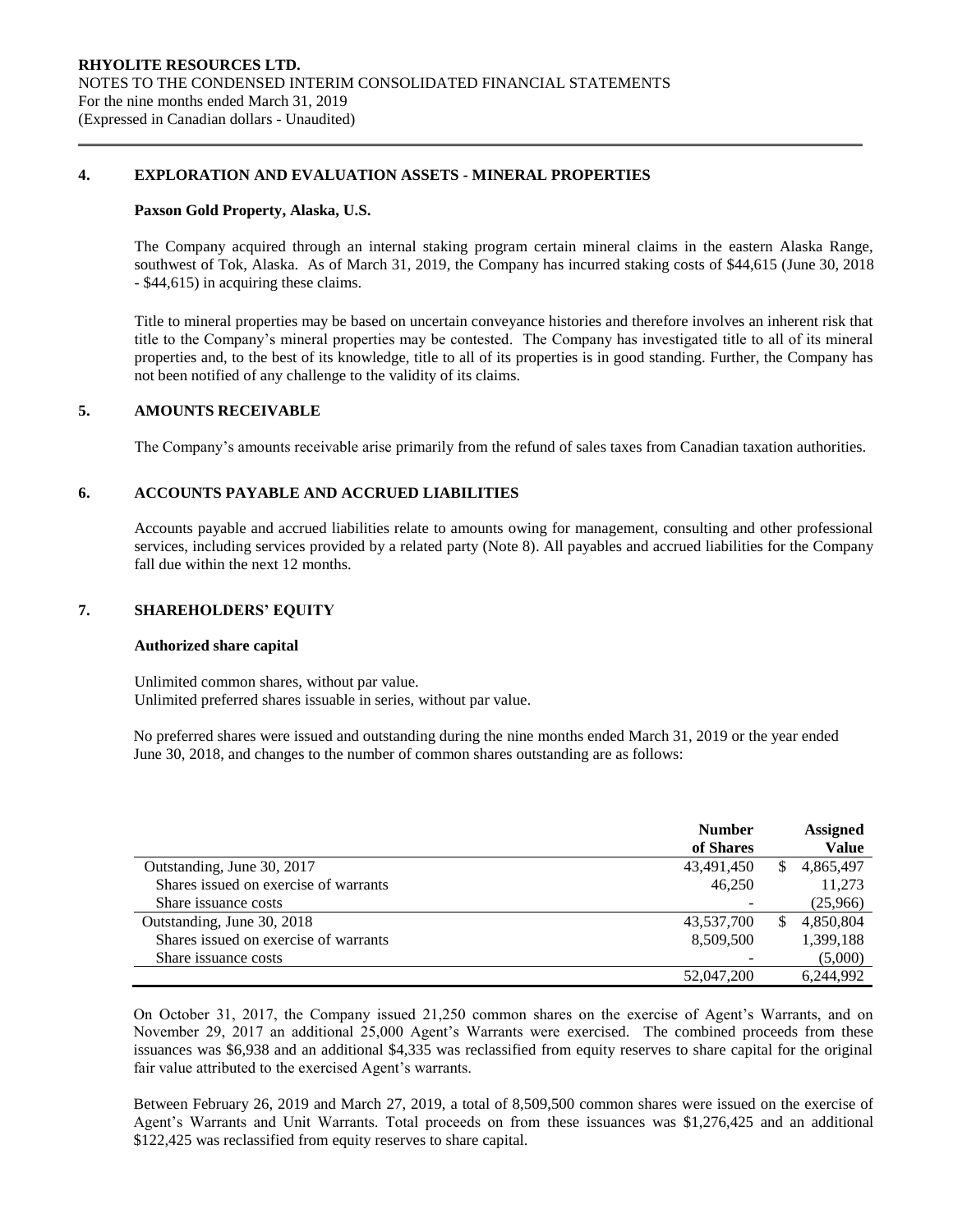# **7. SHAREHOLDERS' EQUITY** (cont'd…)

### **Authorized share capital** (cont'd…)

Share issuance costs for the year ended June 30, 2018 were recognized for a private placement of common shares occurring prior to June 30, 2017. In the nine months ended March 31, 2019, the Company incurred costs of \$5,000 related to the exercise of warrants.

### **Stock options**

The Company adopted an incentive stock option plan (the "Option Plan") which provides that the Board of Directors of the Company may from time to time, in its discretion, and in accordance with the Exchange requirements, grant to directors, officers, employees and technical consultants to the Company, non-transferable options to purchase common shares, provided that the number of common shares reserved for issuance will not exceed 10% of the issued and outstanding common shares. Such options will be exercisable for a period of up to 5 years from the date of grant. Vesting terms are determined by the Board of Directors at the time of grant.

There were no changes to the number of stock options outstanding during the nine months ended March 31, 2019 or the year ended June 30, 2018 and the following incentive stock options were outstanding and exercisable at March 31, 2019:

|                    |                       | Number of          | Number of          |
|--------------------|-----------------------|--------------------|--------------------|
|                    |                       | <b>Options</b>     | <b>Options</b>     |
| <b>Expiry date</b> | <b>Exercise Price</b> | <b>Outstanding</b> | <b>Exercisable</b> |
| May 16, 2021       | 0.15                  | 450,000            | 450,000            |
|                    |                       | 450,000            | 450,000            |

#### **Warrants**

The Company may grant warrants on a stand-alone basis to agents or brokers as compensation for facilitating financing ("Agent's Warrants"). Alternatively, warrants may be included with the Company's shares as a component of share units issued for financing ("Unit Warrants"). Warrant transactions for the nine months ended March 31, 2019 and the year ended June 30, 2018 are summarized as follows:

|                                     | <b>Number</b><br>of Warrants |   | Weighted<br>Average<br><b>Exercise</b><br><b>Price</b> |   | Weighted<br><b>Average Fair</b><br>Value per<br>Warrant |
|-------------------------------------|------------------------------|---|--------------------------------------------------------|---|---------------------------------------------------------|
| Outstanding, June 30, 2017          | 9,360,000                    | S | 0.15                                                   | S | 0.01                                                    |
| Agent's Warrants exercised          | (46,250)                     |   | 0.15                                                   |   | 0.09                                                    |
| Outstanding, June 30, 2018          | 9,313,750                    |   | 0.15                                                   |   | 0.01                                                    |
| Agent's and Unit Warrants exercised | (8,509,500)                  |   | 0.15                                                   |   | 0.01                                                    |
| Agent's and Unit Warrants expired   | (804, 250)                   |   | 0.15                                                   |   | 0.01                                                    |
| Outstanding, March 31, 2019         |                              |   | ٠                                                      |   |                                                         |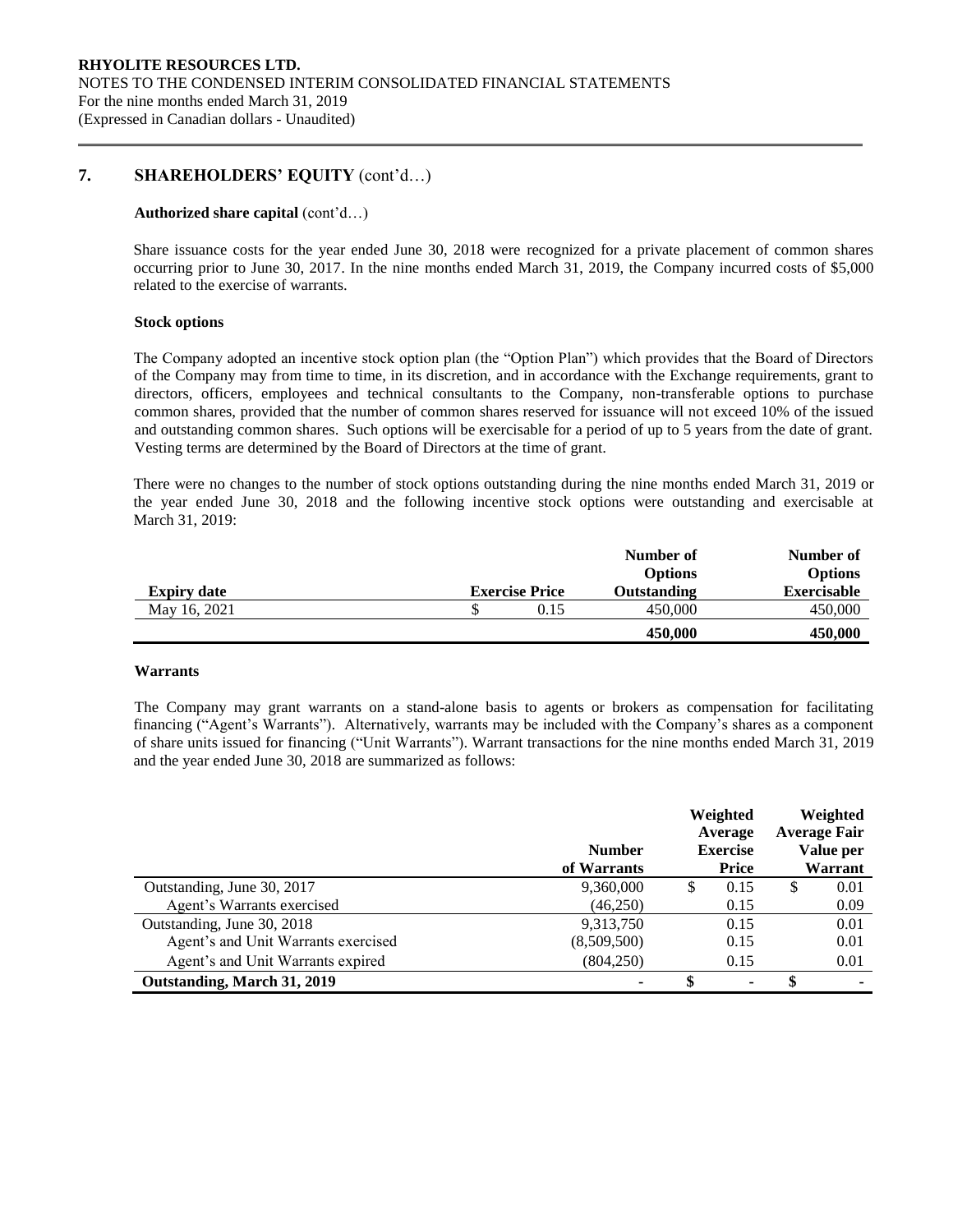# **7. SHAREHOLDERS' EQUITY** (cont'd…)

### **Per share amounts**

Weighted average per share amounts for the three and nine months ended March 31, 2019 and 2018 are calculated as follows:

|                                  | <b>Three Months</b> | <b>Three Months</b> | <b>Nine Months</b> | <b>Nine Months</b> |
|----------------------------------|---------------------|---------------------|--------------------|--------------------|
|                                  | <b>Ended</b>        | Ended               | Ended              | <b>Ended</b>       |
|                                  | March 31,           | March 31,           | March 31,          | March 31,          |
|                                  | 2019                | 2018                | 2019               | 2018               |
| Numerator                        |                     |                     |                    |                    |
| Net Loss                         | \$15,537            | \$15,171            | \$47,621           | \$53,702           |
| Denominator                      |                     |                     |                    |                    |
| Weighted average number of       |                     |                     |                    |                    |
| common shares outstanding, basic |                     |                     |                    |                    |
| and diluted                      | 44, 202, 225        | 43,537,700          | 43,755,975         | 43.514.292         |
| Loss per common share, basic and |                     |                     |                    |                    |
| diluted                          | \$ (0.00)           | \$ (0.00)           | S.<br>(0.00)       | S<br>(0.00)        |

Diluted weighted average number of common shares outstanding for the three and nine months ended March 31, 2019 and 2018 exclude the impact of stock options and warrants outstanding as their inclusion is anti-dilutive in periods when a loss is incurred.

## **8. RELATED PARTY TRANSACTIONS**

The Company is party to a corporate service agreement with Earlston Management Corp. ("Earlston"), a company a company that provides key management services to the Company. The Company pays Earlston a fee of \$4,000 per month and out-of-pocket costs for standard management and office services. Earlston also provides occasional consulting, project management or other support services which are billed separately from the standard rate. An expense for office administration and facilities of \$36,000 the nine months ended March 31, 2019 (2018 - \$36,000) has been reported for services provided by Earlston. Additionally, in the nine months ended March 31, 2019, the Company recognized a \$5,000 (2018 - \$nil) expense for services provided by Earlston in connection with the exercise of warrants, which is included in share issuance costs. Accounts payable and accrued liabilities as at March 31, 2019 includes \$4,327 (June 30, 2018 - \$4,320) in amounts owing to Earlston.

### **9. FINANCIAL INSTRUMENTS AND RISK MANAGEMENT**

As at March 31, 2019, the Company's financial instruments comprise cash, amounts receivable and accounts payable and accrued liabilities. The fair values of amounts receivable and accounts payable and accrued liabilities approximate their carrying values due to their short-term maturity. Fair values of financial instruments are classified in a fair value hierarchy based on the inputs used to determine fair values. The levels of the fair value hierarchy are as follows:

- Level 1 Unadjusted quoted prices in active markets for identical assets or liabilities;
- Level 2 Inputs other than quoted prices included in Level 1 that are observable for the asset or liability, either directly (i.e. as prices) or indirectly (i.e. derived from prices); and
- Level 3 Inputs that are not based on observable market data (unobservable inputs).

As at March 31, 2019, the fair value of cash held by the Company was based on Level 1 of the fair value hierarchy.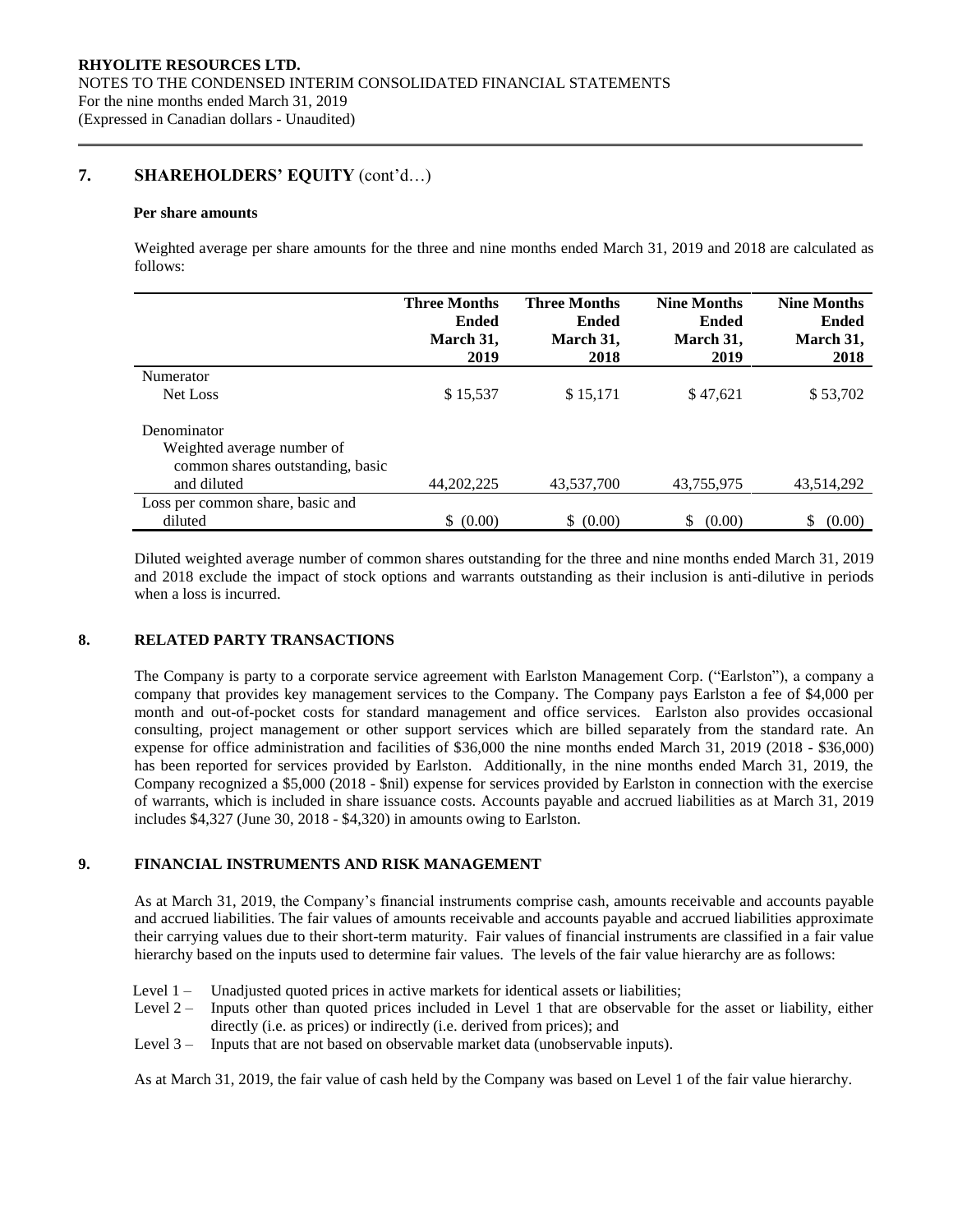## **9. FINANCIAL INSTRUMENTS AND RISK MANAGEMENT** (cont'd…)

The Company's risk exposures and the impact on the Company's financial instruments are summarized below:

### *Credit risk*

Credit risk is the risk of an unexpected loss if a customer or third party to a financial instrument fails to meet its contractual obligations. The Company's credit risk is primarily attributable to its cash and amounts receivable. The Company limits exposure to credit risk by maintaining its cash with large financial institutions. The Company does not have cash that is invested in asset backed commercial paper. The Company's amounts receivable consists of sales tax refundable from the Canada Revenue Agency and is not subject to significant credit risk.

## *Liquidity risk*

Liquidity risk is the risk that the Company will not be able to meet its financial obligations as they fall due. The Company ensures there is sufficient capital in order to meet short-term business requirements, after taking into account cash flows from operations and the Company's holdings of cash. The Company believes that these sources are sufficient to cover the likely short-term cash requirements, but that further funding may be required to meet longterm requirements. As at March 31, 2019, the Company had a cash balance of \$2,663,009 to settle current liabilities of \$5,071. All of the Company's financial liabilities have contractual maturities of 30 days or are due on demand and subject to normal trade terms.

### *Market risk*

Market risk is the risk of loss that may arise from changes in market factors such as interest rates, foreign exchange rates, and commodity and equity prices.

### i. Interest rate risk

Interest rate risk arises from changes in market rates of interest that could adversely affect the Company. The Company currently has no interest-bearing financial instruments other than cash, so its exposure to interest rate risk is insignificant.

### ii. Foreign currency risk

Foreign currency risk is the risk that is related to the fluctuation of foreign exchange rates. The Company has exploration and evaluation activities in Alaska, USA and costs related to this activity are typically incurred in US dollars while funds are typically raised by the parent company in Canadian dollars. The Company does not anticipate a large exploration program at this time and, as a result, is not exposed to significant foreign currency risk.

### iii. Price risk

The Company holds no marketable securities or non-cash assets that are classified as financial instruments and, consequently, has no exposure to the price fluctuations of such instruments.